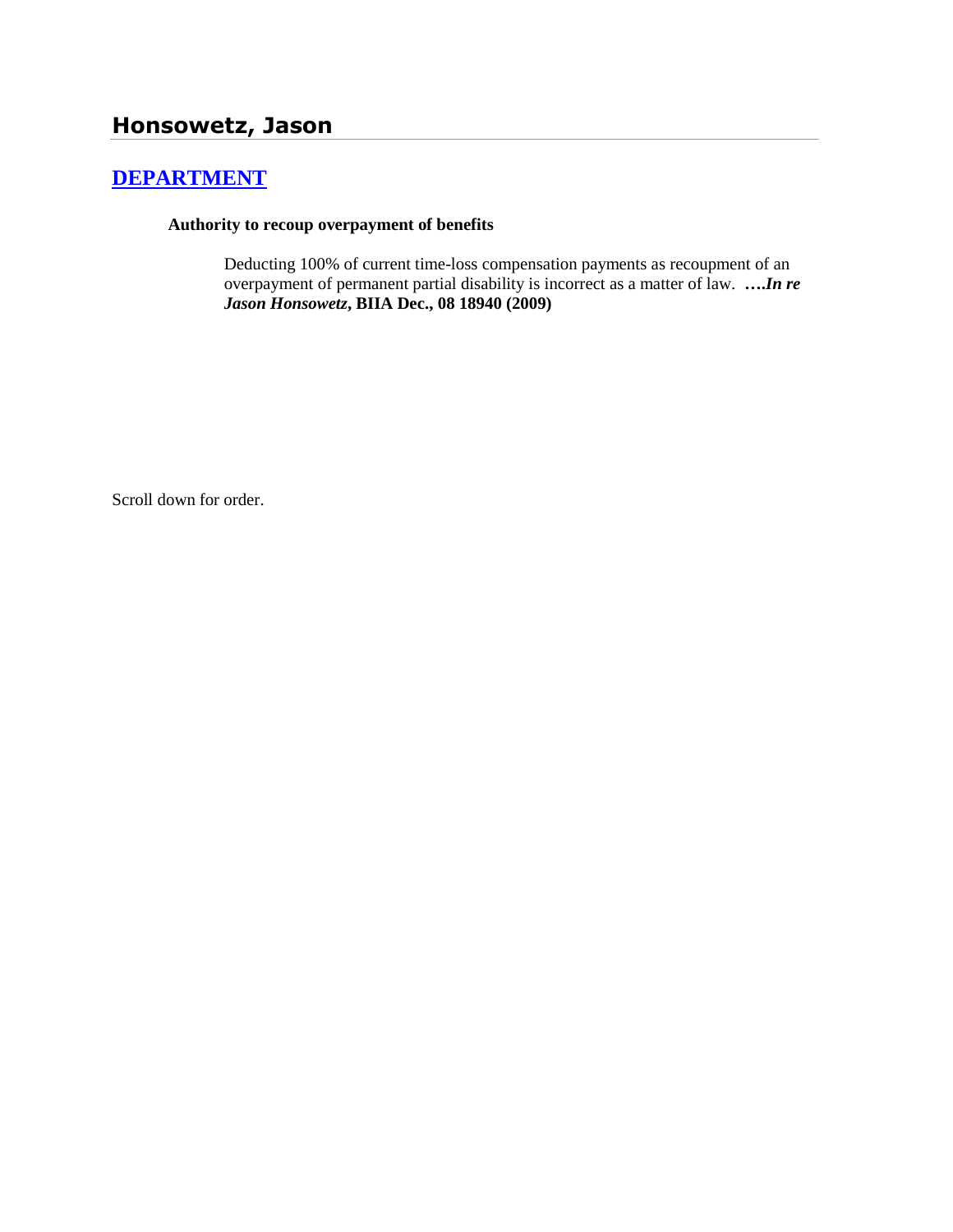## **BEFORE THE BOARD OF INDUSTRIAL INSURANCE APPEALS STATE OF WASHINGTON**

| 1              | IN RE:                                                                                                                    | <b>JASON S. HONSOWETZ</b>               |  | <b>DOCKET NO. 08 18940</b> |  |  |  |  |
|----------------|---------------------------------------------------------------------------------------------------------------------------|-----------------------------------------|--|----------------------------|--|--|--|--|
| 2              | <b>CLAIM NO. Y-901015</b>                                                                                                 |                                         |  | <b>DECISION AND ORDER</b>  |  |  |  |  |
| 3<br>4         | APPEARANCES:                                                                                                              |                                         |  |                            |  |  |  |  |
| 5              | Claimant, Jason S. Honsowetz, by                                                                                          |                                         |  |                            |  |  |  |  |
| 6              | Casey & Casey, P.S., per                                                                                                  |                                         |  |                            |  |  |  |  |
| $\overline{7}$ |                                                                                                                           | Gerald L. Casey                         |  |                            |  |  |  |  |
| 8              | Employer, Perma Bilt Industries, Inc., by<br>Building Industry Assoc of WA                                                |                                         |  |                            |  |  |  |  |
| 9              |                                                                                                                           | Department of Labor and Industries, by  |  |                            |  |  |  |  |
| 10             |                                                                                                                           | The Office of the Attorney General, per |  |                            |  |  |  |  |
| 11             |                                                                                                                           | Christine J. Kilduff, Assistant         |  |                            |  |  |  |  |
| 12             | The claimant, Jason S. Honsowetz, filed an appeal with the Board of Industrial Insurance                                  |                                         |  |                            |  |  |  |  |
| 13             | Appeals on September 26, 2008, from an order of the Department of Labor and Industries dated                              |                                         |  |                            |  |  |  |  |
| 14             | September 17, 2008. In this order, the Department affirmed orders dated January 25, 2007 and                              |                                         |  |                            |  |  |  |  |
| 15             | March 15, 2007.                                                                                                           |                                         |  |                            |  |  |  |  |
| 16             | In its January 25, 2007 order the Department stated, in part:                                                             |                                         |  |                            |  |  |  |  |
| 17<br>18       | The following action is taken to comply with the decision of the Board of<br>Industrial Insurance Appeals dated 12/14/06: |                                         |  |                            |  |  |  |  |
| 19<br>20       | Time loss compensation is paid from 08/28/05 through 03/13/06 in the<br>amount of \$8157.60.                              |                                         |  |                            |  |  |  |  |
|                |                                                                                                                           |                                         |  |                            |  |  |  |  |
| 21<br>22       | A deduction is taken for the assessed overpayment. The remaining<br>overpayment balance is now \$14064.96.                |                                         |  |                            |  |  |  |  |
| 23             |                                                                                                                           | No warrant issued.                      |  |                            |  |  |  |  |
| 24             |                                                                                                                           | Total benefits in the amount of         |  | \$8157.60                  |  |  |  |  |
| 25             |                                                                                                                           | Less deductions:                        |  |                            |  |  |  |  |
| 26             |                                                                                                                           | Claimant overpayment                    |  | $$8157.60 -$               |  |  |  |  |
| 27             |                                                                                                                           | Net entitlement                         |  | 0.00<br>\$                 |  |  |  |  |
| 28             |                                                                                                                           |                                         |  |                            |  |  |  |  |
| 29             |                                                                                                                           |                                         |  |                            |  |  |  |  |
| 30             |                                                                                                                           |                                         |  |                            |  |  |  |  |
| 31             |                                                                                                                           |                                         |  |                            |  |  |  |  |
| 32             |                                                                                                                           |                                         |  |                            |  |  |  |  |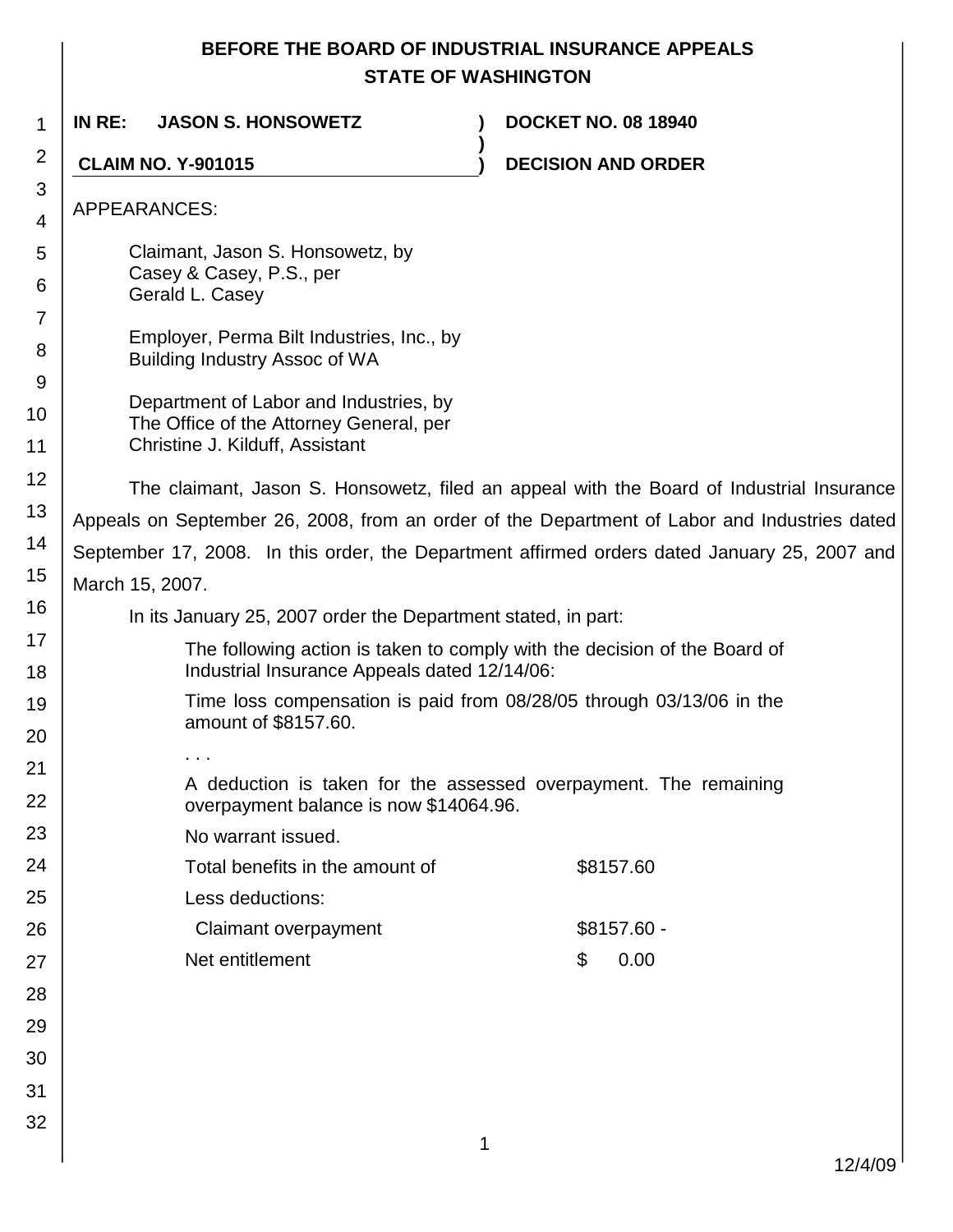| <b>DECISION</b>                                                                                        |  |  |  |  |
|--------------------------------------------------------------------------------------------------------|--|--|--|--|
| Pursuant to RCW 51.52.104 and RCW 51.52.106, this matter is before the Board for review                |  |  |  |  |
| and decision on a timely Petition for Review filed by the claimant to a Proposed Decision and Order    |  |  |  |  |
| issued on June 10, 2009, in which the industrial appeals judge affirmed the order of the Department    |  |  |  |  |
| dated September 17, 2008. We have granted review because we conclude that the September 17,            |  |  |  |  |
| 2008 order must be reversed because one of the two orders incorporated by it (the March 15, 2007       |  |  |  |  |
|                                                                                                        |  |  |  |  |
|                                                                                                        |  |  |  |  |
| The Board has reviewed the evidentiary rulings in the record of proceedings and finds that             |  |  |  |  |
|                                                                                                        |  |  |  |  |
| This appeal was tried pursuant to summary judgment motions filed by the Department on                  |  |  |  |  |
| February 20, 2009, and by Mr. Honsowetz on March 9, 2009. The claimant's motion was not filed          |  |  |  |  |
| within the time limits set forth in CR 56(c), but we consider it timely as a response to the           |  |  |  |  |
| Department's summary judgment motion. It is in the interest of judicial economy for us to issue this   |  |  |  |  |
| decision as if both motions were timely. Were we to refer this to our hearing judge for further        |  |  |  |  |
| proceedings, it is highly unlikely that the parties would present any evidence in addition to what has |  |  |  |  |
| already been submitted. Thus, all this would accomplish is to delay a decision on the merits for a     |  |  |  |  |
| period of months. The only prejudice to the Department by the untimeliness of the claimant's           |  |  |  |  |
| motion was that it prevented its response (a second affidavit from Candace Myrum—in the record         |  |  |  |  |
| as Ex. 11) from being timely as well. That prejudice was erased by the admission of the affidavit by   |  |  |  |  |
| our industrial appeals judge.                                                                          |  |  |  |  |
|                                                                                                        |  |  |  |  |
|                                                                                                        |  |  |  |  |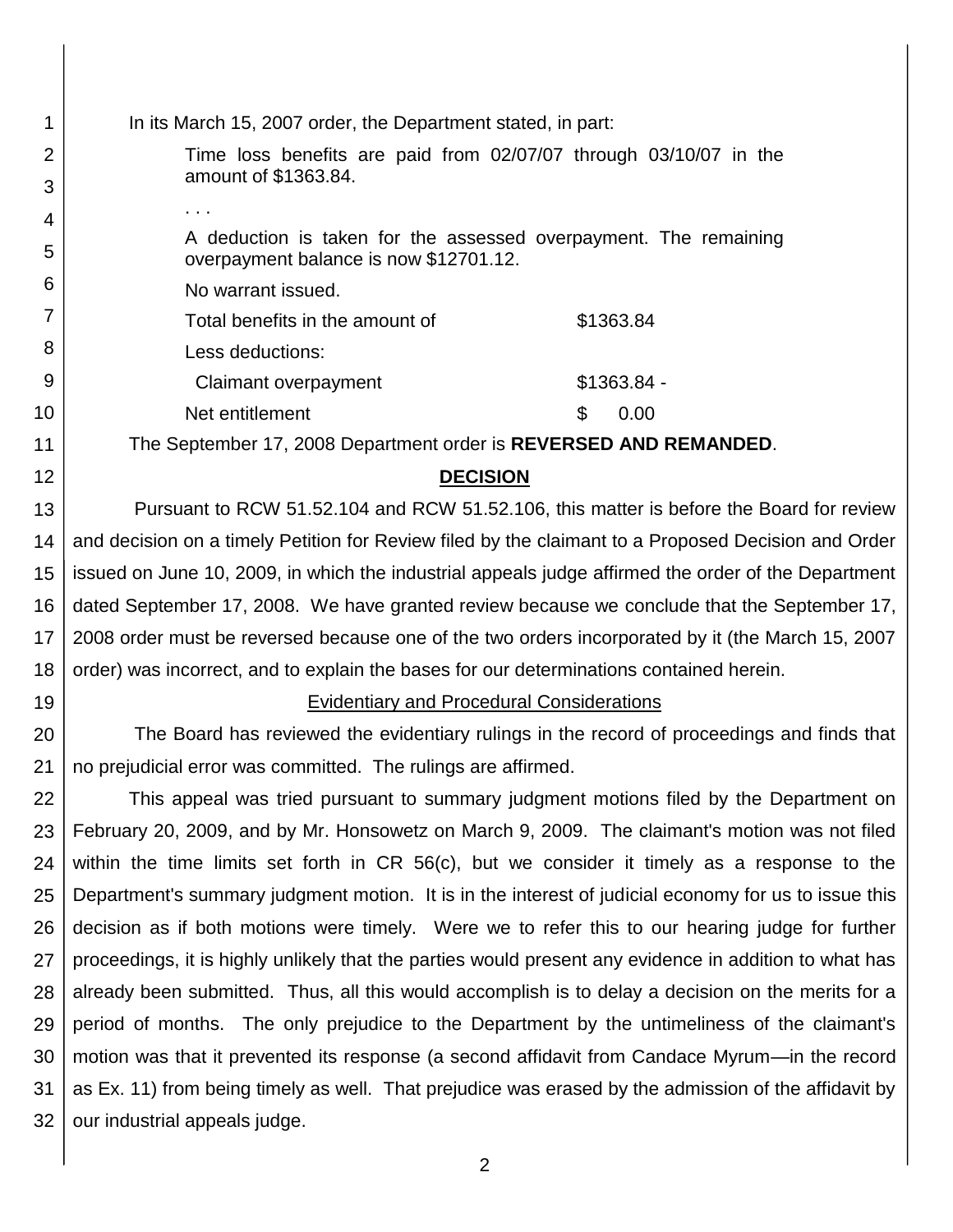#### 1

### Did the Department Act with Legal Authority when it Issued the Overpayment Collection Orders?

2 3 4 5 6 7 8 9 10 The overpayment that the Department is attempting to collect, in part through the orders under appeal, originated when Mr. Honsowetz successfully appealed the March 13, 2006 closing order (Ex. 5) in which the Department affirmed the initial closing order dated December 21, 2005 (Ex. 4), that directed payment of \$22,222.56 in permanent partial disability benefits; 50 percent of which was due him and the other 50 percent was applied to a lien for past due child support that the Department of Social and Health Services (DSHS) was collecting. Mr. Honsowetz appealed the claim closure to the Board. On December 14, 2006, the Board issued an Order on Agreement of Parties (Exhibits 6 and 7) that directed payment of time-loss compensation benefits for the period of August 28, 2005 through March 13, 2006, and kept the claim open for treatment.

11 12 13 14 15 16 17 18 19 20 21 22 23 24 25 In January 2007, the Department issued two orders. In its January 23, 2007 order (Ex. 3) the Department kept the claim open and stated that the permanent partial disability award paid was an overpayment that may be deducted from future benefits payable from the accident fund. Much of this order was in response to the Order on Agreement of Parties, and thus was ministerial. The provision of the January 23, 2007 order declaring the permanent partial disability award already paid to be an overpayment was not part of the Order on Agreement of Parties, and thus was not ministerial. The January 25, 2007 order (Ex. 9) paid time-loss compensation benefits for the entire period stated in the Order on Agreement of Parties, thus making that provision ministerial, but it did so by applying the full amount of that payment to the overpayment, a provision that was not part of the Order on Agreement of Parties, and therefore not ministerial. On February 2, 2007, the claimant filed Protests and Requests for Reconsideration of both the January 23, 2007, and January 25, 2007 orders. On February 14, 2007 the Department issued an order (Ex. 2) in which it affirmed the January 23, 2007 order. No mention was made of the January 25, 2007 order. The claimant appealed the February 14, 2007 order and we affirmed the Department's order. Claimant's appeal to superior court from our order is pending.

26 27 28 29 30 31 32 Subsequently, the Department issued the March 15, 2007 order (Ex. 10), which "paid" time-loss compensation benefits for the period of February 7 to March 10, 2007, by deducting the entire amount of the payment from the overpayment. The time-loss compensation benefits paid by this Order on Agreement of Parties was for a period of time subsequent to the period addressed by the December 14, 2006 order. In that earlier litigation, the Board did not have jurisdiction over the entitlement of Mr. Honsowetz to time-loss compensation benefits in 2007. The claimant timely protested the March 15, 2007 order.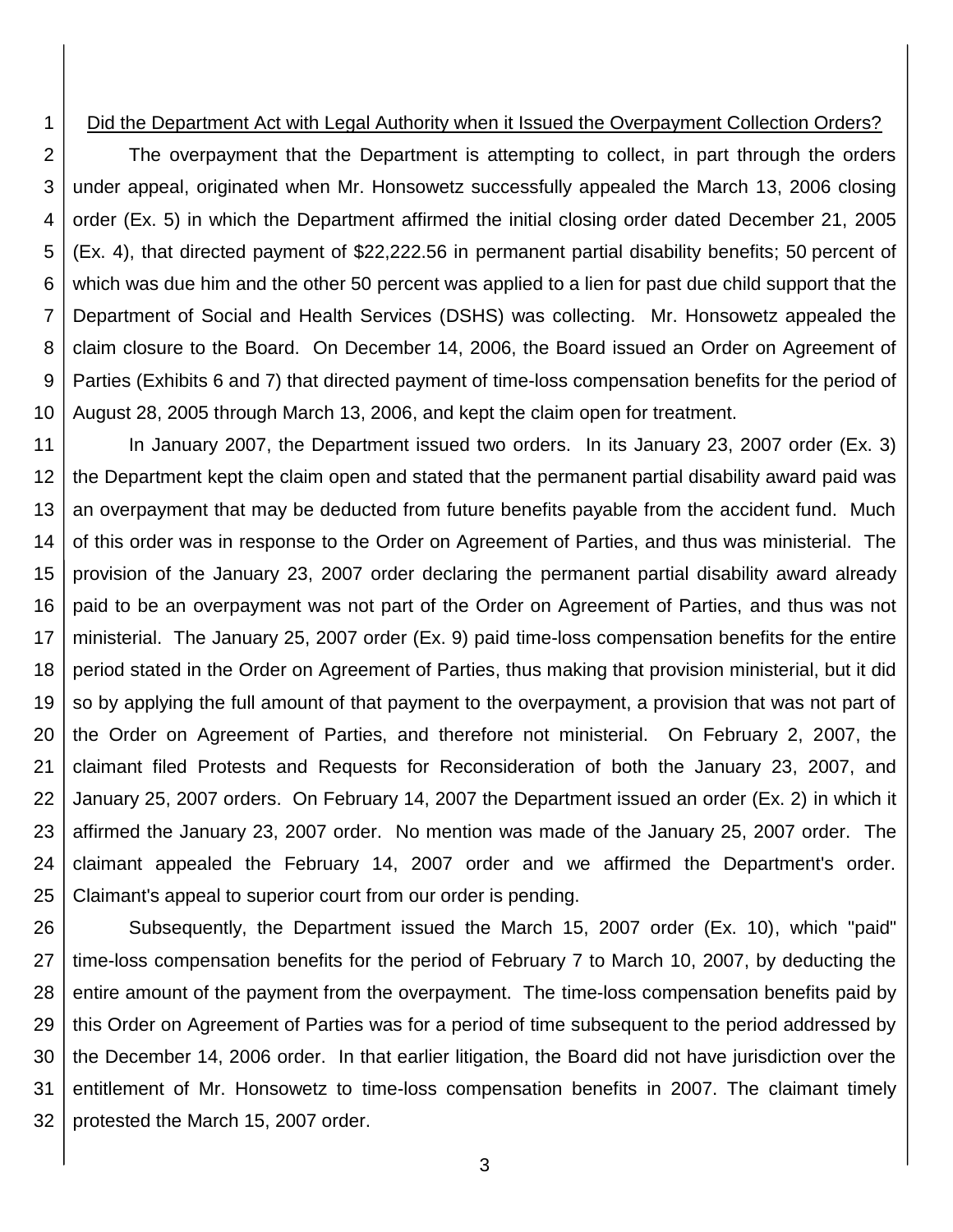1 2 3 4 5 The claimant filed a timely appeal with the Board from the order establishing the overpayment, which as stated earlier we affirmed and is now before the superior court. On September 17, 2008 the Department issued an order affirming the January 25, 2007 and the March 15, 2007 orders. It is the claimant's appeal from the September 17, 2008 order that is the subject of the instant appeal.

6 7 8 9 10 11 12 13 The Department had subject-matter jurisdiction to issue the January 25, 2007 and March 15, 2007 orders. The Department's adjudication of the existence and repayment of an overpayment of industrial insurance benefits is within its statutory mandate. See *Marley v. Department of Labor & Indus.*, 125 Wn.2d 533 (1994). Furthermore, we conclude that these orders do not constitute a second adjudication of the amount or validity of the overpayment, which are the issues before the superior court. We interpret the reference to the overpayment in the January 25, 2007 and March 15, 2007 orders as merely an explanation for the basis of the withholding of the time-loss compensation benefits payments that normally would have been paid directly to Mr. Honsowetz.

14 15 16 17 18 19 20 The Department, by issuing the September 17, 2008 order (and the January 25, 2007 and March 15, 2007 orders that it affirmed), implemented the overpayment provision of its January 23, 2007 order as affirmed by the Board's order dated August 25, 2008 under Docket No. 07 13534). Board orders are not automatically stayed pending a superior court appeal, although of course the court itself may exercise its inherent discretion and issue such a stay. *Lee v. Jacobs,* 81 Wn.2d. 937 (1973); *In re Steven Carrell*, BIIA Dec. 99 11430 (1999). There is no indication that such a stay has been granted in this case.

21 22 23 24 25 26 27 28 29 30 31 In some circumstances it can be an error of law for the Department to make claim adjudications while an earlier determination is pending in superior court. For instance, while the Department can issue a ministerial order based on a Board order that is on appeal to superior court, it cannot through that order vest itself or the Board with the ability to reconsider the subject matter of the order that was appealed to the Court. *Carrell*. We have also held that when a Department order is on appeal to superior court the Department's ability to further adjudicate the claim is limited to those issues that are independent of issues pending on appeal. *In re Harold Heaton*, BIIA Dec. 68,701 (1986); *In re Betty Wilson*, BIIA Dec. 02 21517 (2004). The test is whether the Department can logically adjudicate the particular issue in the claim independent from the issue pending in superior court. See *Reid v. Department of Labor and Indus.*, 1 Wn.2d. 430 (1939).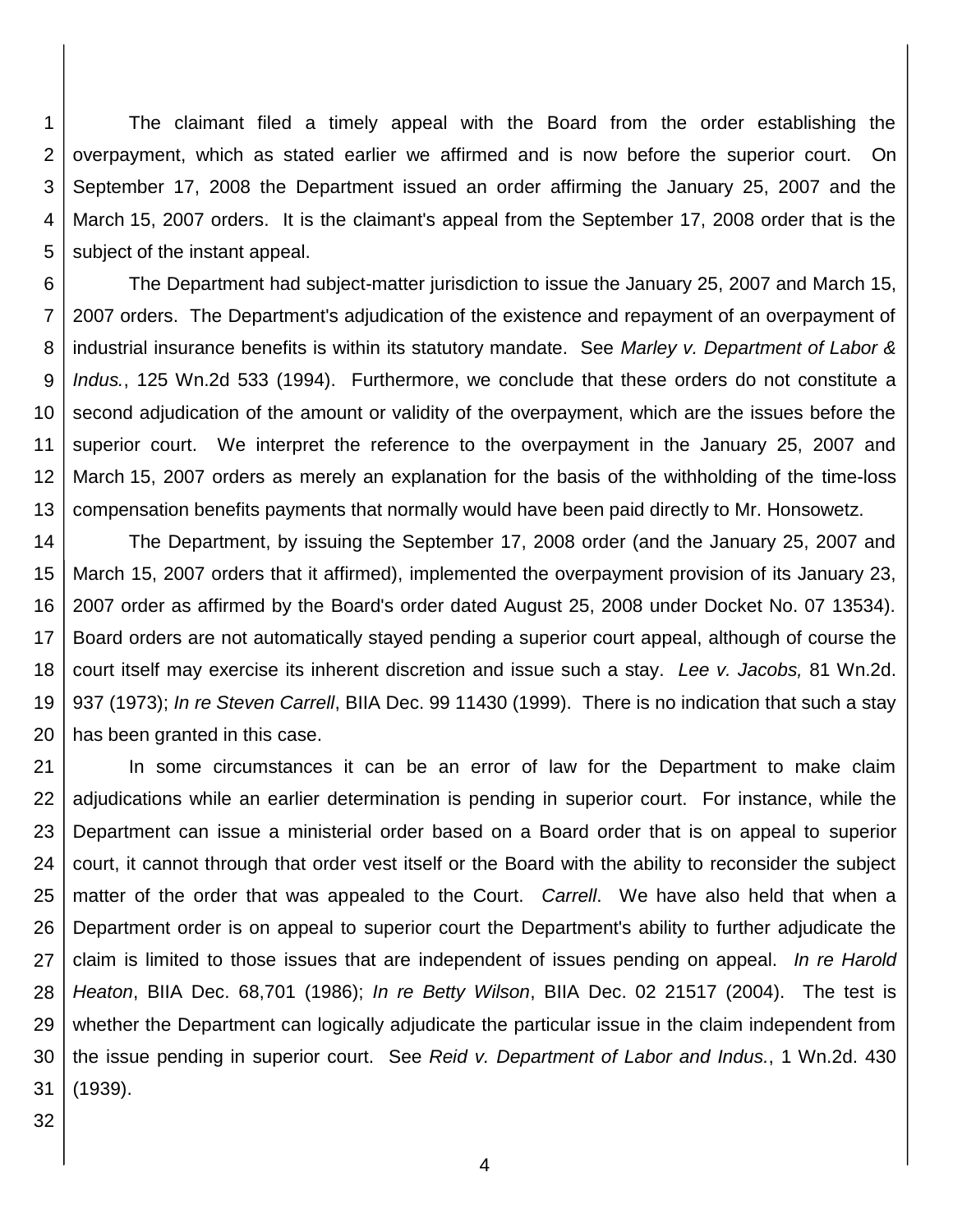1 2 3 4 5 6 7 8 In *Heaton*, an appeal from a Department order reopening a claim was pending in superior court when the Department issued another order that awarded the injured worker a pension under that same claim. We determined that it was appropriate for the Department to do so because the Department's order addressed issues that were independent of the issues pending in superior court. The situation here is similar in that directing a method of repayment of an overpayment does not require a reconsideration of the existence of the overpayment, which is currently the issue on appeal to superior court. Thus, as in *Harold Heaton*, the Department appropriately issued the further orders regarding the repayment of the overpayment.

9

#### Collection of the Overpayment

10 11 12 13 14 15 16 17 18 19 20 21 22 23 24 25 26 27 In both the January 25, 2007 and March 15, 2007 orders the Department offset 100 percent of the time-loss compensation benefits payments against the permanent partial disability overpayment resulting in no warrant being issued to the claimant in either case. The amount of the permanent partial disability paid in error was \$22,222.56, with half of that payment made to Mr. Honsowetz, and the other half going to DSHS as payment of the back due child support that agency was in charge of collecting from the claimant. The amount of the time-loss compensation benefits from the two orders that was applied against the permanent partial disability overpayment was somewhat less than 50 percent of the overpayment. The time-loss compensation benefits awarded to the claimant by the January 25, 2007 order was for the period of August 28, 2005 through March 13, 2006, which encompasses the complete period of time-loss compensation benefits that was awarded to the claimant in the Board's Order on Agreement of Parties that also resulted in the permanent partial disability overpayment. The time-loss compensation benefits period adjudicated in the March 15, 2007 order was for the period of February 7, 2007 through March 10, 2007. In the Proposed Decision and Order, the industrial appeals judge stated that the time-loss compensation benefits were paid in compliance with the Order on Agreement of Parties (PD&O at p. 6 and p. 8, line 20). This is factually incorrect as the time-loss compensation benefits period stated in the March 15, 2007 order occurred **after** the date of the Order on Agreement of Parties. The order itself did not direct payment of any benefit for that period.

28 29 30 Mr. Honsowetz's objections to the offset fall under two general headings: (1) the claimant himself was not the "recipient" of the payments that were offset within the meaning of RCW 51.32.240 (4) and therefore the offset should not be collected from him; (2) The Department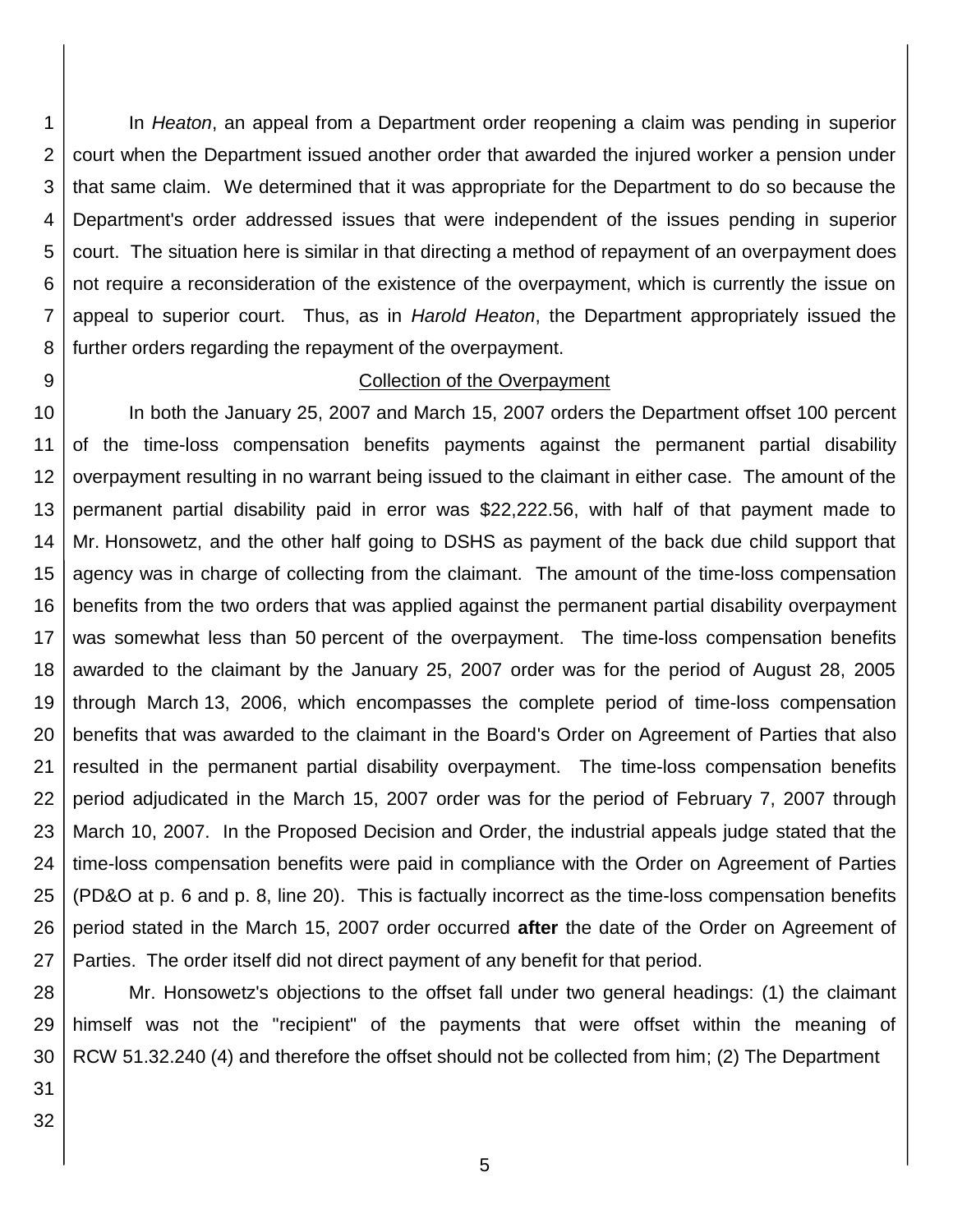1 2 3 4 should not be able to offset 100 percent of a time-loss compensation benefits payment as that will cause hardship to the claimant. We were unable to locate statutory or case law applicable to these issues. The record contains three written Department policy statements regarding the collection of overpayments, which are not consistent with each other.

5 6 7 8 9 10 The term "recipient" is not defined by RCW 51.32.240. The term connotes receipt of something, in this case the erroneous payment, by a person or entity. There were two direct recipients of the erroneously paid permanent partial disability award; Mr. Honsowetz received 50 percent of the amount, and DSHS received the other 50 percent. Because the money DSHS received would be applied to the claimant's child support debt thus reducing it, he also "received" a benefit from that payment even if it was not made directly to him.

11 12 13 14 15 16 17 18 19 20 21 22 23 24 Thus the issue is whether the Department is required to collect equally from DSHS and Mr. Honsowetz instead of only from the latter. There is no evidence to suggest that the Department attempted to recoup any of the monies erroneously sent to DSHS. We note that the amount collected from the claimant by these orders does not exceed the total amount of money sent directly to him in error. This failure to collect from DSHS appears to be in violation of the procedure the Department summarized in the "permanent partial disability Overpayments" Quick Reference Card or QRC (Ex. 13), which states at p. 2 that when there is an alternate recipient, the overpayment must be assessed against both recipients. However, this direction does not appear in either of the written policy statements of the Department that were placed into evidence, Task 2.81-A (Ex. 16) and the Management Update dated September 2, 2005 (Ex. 12) which superseded it. Inasmuch as Mr. Honsowetz received the benefit of all monies paid regardless of to whom the payments were made, the provision in the QRC does not seem to be a sufficient basis for us to remand this matter to the Department to collect from both alternative recipients equally since the amount collected was not greater than the total amount the claimant received directly.

25 26 27 28 29 30 There is also a lack of statutory and case law about what percentage of a time-loss compensation benefits payment may be taken by the Department in offset of a permanent partial disability overpayment. The 25 percent limitation advocated by Mr. Honsowetz appears to come from RCW 51.32.220 (3) involving recovery of overpayments that may arise when an injured worker receives social security payments in addition to total disability benefits under the Industrial Insurance Act in amounts that result in an overpayment of the latter. RCW 51.32.240(4), the

31 32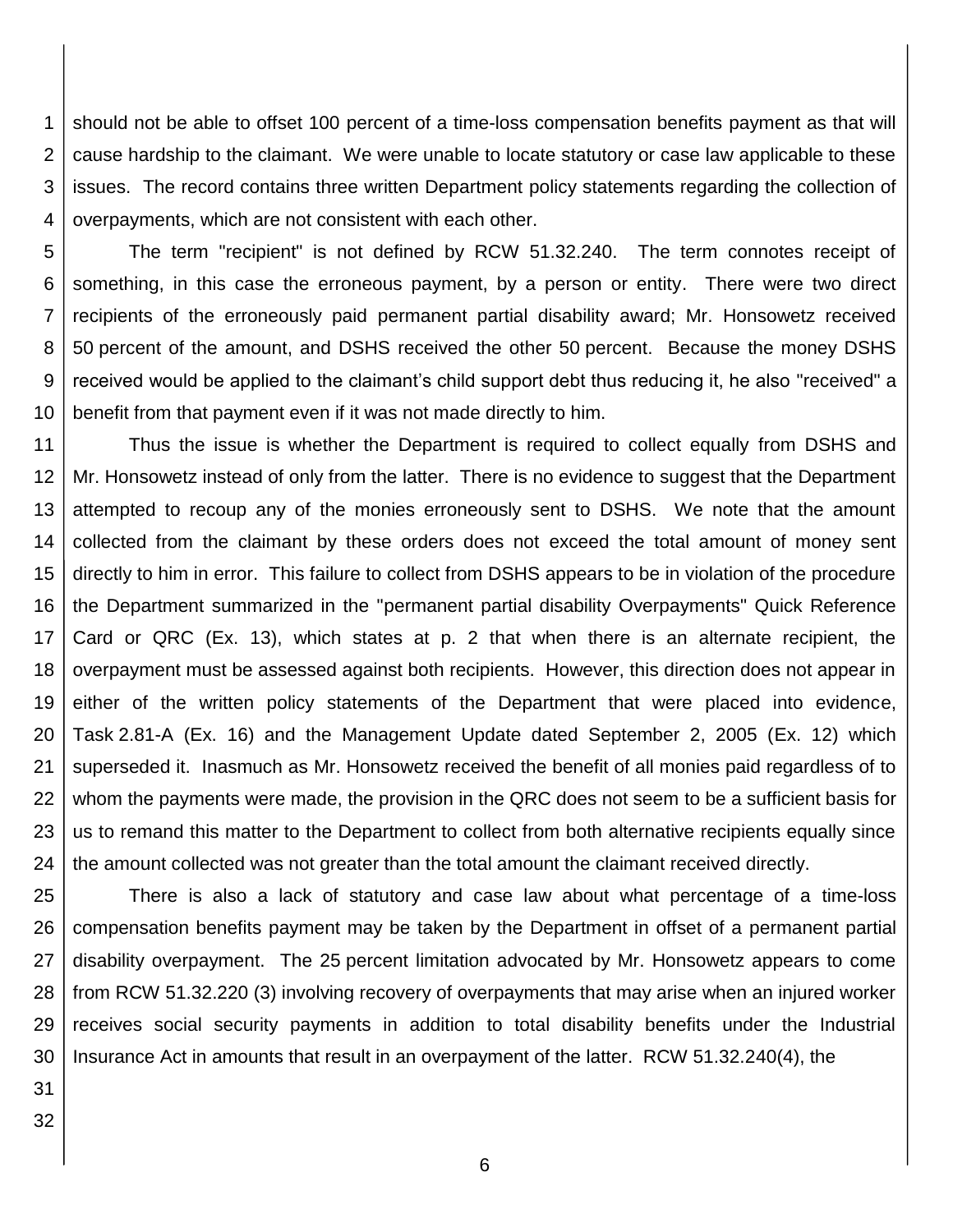1 2 3 4 statute under the authority of which the Department issued the order under appeal, allows recoupment from payments of ongoing or future (as well as past due amounts) total disability benefits but does not state any limitation on the percentage of each ongoing or future payment that may be offset.

5 6 7 8 9 10 11 12 13 14 15 16 17 18 19 20 21 Here, too, the Department's policy statements contradict each other. Task 2.81-A, the earlier policy statement specifically said at p. 2, that the RCW 51.32.220(3) limitation only applies to social security overpayments. This language was not included within the 2005 Management Update. The QRC, on the other hand cites RCW 51.32.220(3) when stating that, the maximum deduction for **future** payments is 25 percent. Task 2.81-A also directed that when (as here) an overpayment is greater than the amount of back time-loss compensation benefits to be awarded that the Department first send one full month's worth of time-loss compensation benefits to the claimant and then take 100 percent of the remaining lump sum payment. This method of offset is not recorded within either the Management Update or the QRC. The Management Update essentially directs that 100 percent of any payment of back time-loss compensation benefits is to be offset and that the amount of deductions from future time-loss compensation benefits payments is within the discretion of the claims manager with the only limitation being that there is no financial burden on the recipient. The QRC also contains the distinction between back time-loss compensation benefits to be paid and future time-loss compensation benefits. It is consistent with the Management Update in that 100 percent of the back time-loss compensation benefits may be offset but that future time-loss compensation benefits offset amounts are at the adjudicator's discretion except with the added limitation stated above of 25 percent pursuant to .220(3).

22 23 24 25 26 27 28 29 30 31 We believe two legislative policies are relevant in this case. First and foremost is the policy that is codified in RCW 51.04.010, that the Industrial Insurance Act should be construed to prevent hardship to the injured worker, which is also recognized in the later expression of Department policy, the Management Update. Additionally there is the policy behind the promulgation of the recoupment statute, RCW 51.32.240, which recognizes that the Department is the trustee of the accident fund. With these policies as guidance, we conclude the following: First, (in regard to the January 25, 2007 order) we conclude that the offset of 100 percent of the **back** time-loss compensation benefits payment was correct because: (a) the amount offset was less than the amount of permanent partial disability the claimant erroneously received directly (as opposed to being sent to DSHS), (b) the

32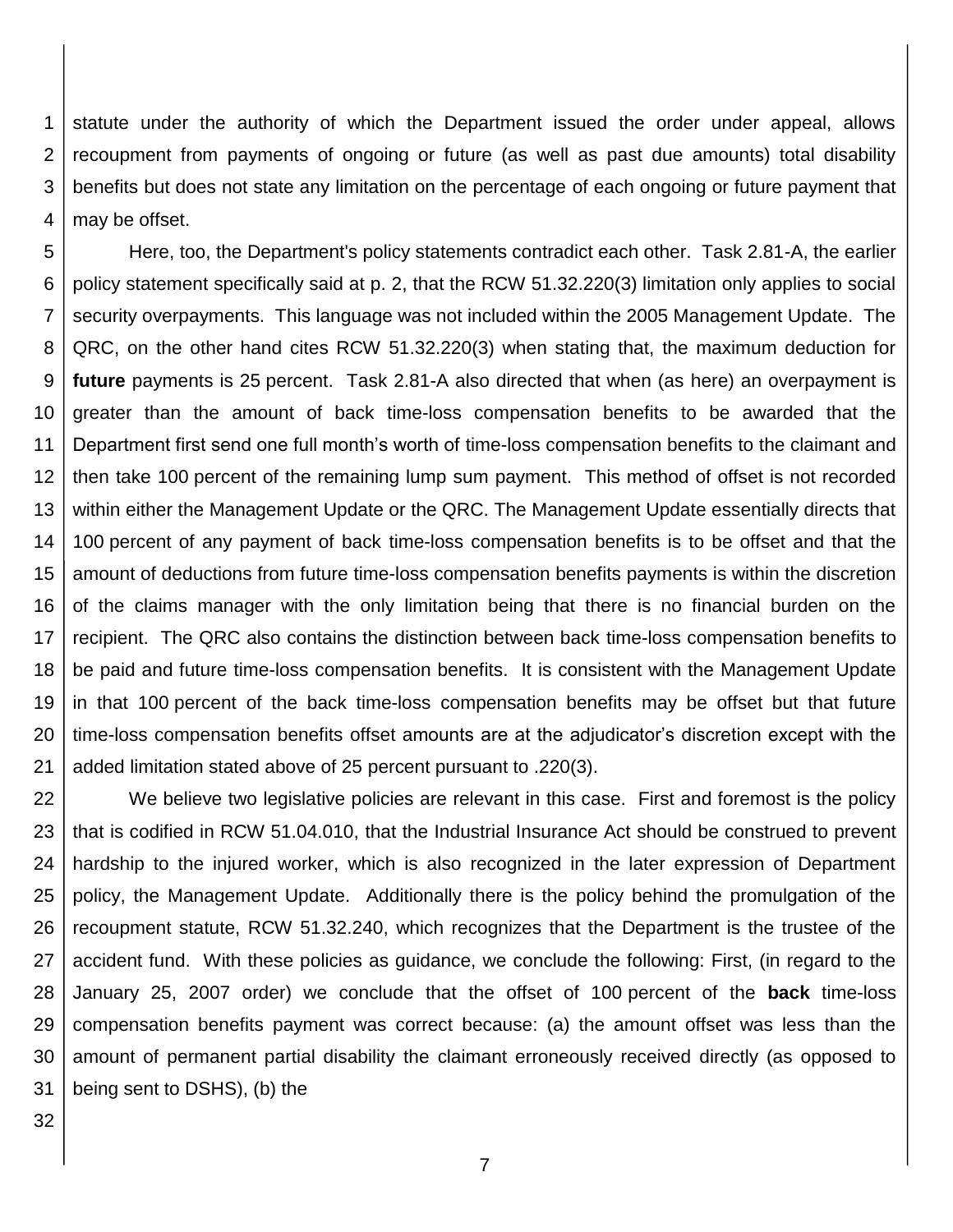1 2 3 4 5 6 7 8 9 10 11 12 limitation in RCW 51.32.220(3) is not applicable to an overpayment recouped under RCW 51.32.240; and (c) the claimant presented no proof of hardship caused by the Department's action in offsetting these past due benefits against benefits that he received erroneously. Second, (in regard to the March 15, 2007 order) we conclude that the offset of 100 percent of ongoing time-loss compensation benefits payments (also described as **future** benefits within the meaning of the Management Update) is incorrect as a matter of law. Ongoing (or future) time-loss compensation benefits generally are used to pay current bills and living expenses. These benefit payments are used by injured workers to put food on the table and pay the rent and utility bills that come due periodically. We conclude that as a matter of law taking 100 percent of the current time-loss compensation benefits as recoupment of an overpayment of permanent partial disability in the past would constitute a hardship to an injured worker contrary RCW 51.04.010 (and a financial burden within the meaning of the Management Update).

13 14 15 16 17 18 19 20 21 We are also concerned about the lack of guidance the Department policy appears to give each individual claims manager in setting a percentage of ongoing time-loss compensation benefits that may be offset. We suggest that the Department engage in rule-making or otherwise set written standards in this situation in order to prevent unbridled claims administrator discretion and to protect both the worker and the accident fund. We reverse the September 17, 2008 order and remand it to the Department to affirm its January 25, 2007 order and to recalculate the amount of recoupment from the claimant's ongoing or future time-loss compensation benefits (for the period covered by the March 15, 2007 order) consistent with the policies of the Industrial Insurance Act, as described above.

### **FINDINGS OF FACT**

- 1. The claimant, Jason S. Honsowetz, filed an Application for Benefits with the Department of Labor and Industries on January 15, 2004, in which he alleged that he sustained an industrial injury on January 9, 2004, during the course of his employment with Perma Bilt Industries, Inc. The claim was allowed and benefits paid.
- The Department issued an order on December 21, 2005, in which it closed the claim with an award for permanent partial disability of 15 percent of the right leg at the ankle and 20 percent of the left leg at the ankle, less a deduction.
- The claimant protested this order on December 30, 2005.

22

23

24

25

26

27

28

29

30

31

32

The Department affirmed the December 21, 2005 order on March 13, 2006.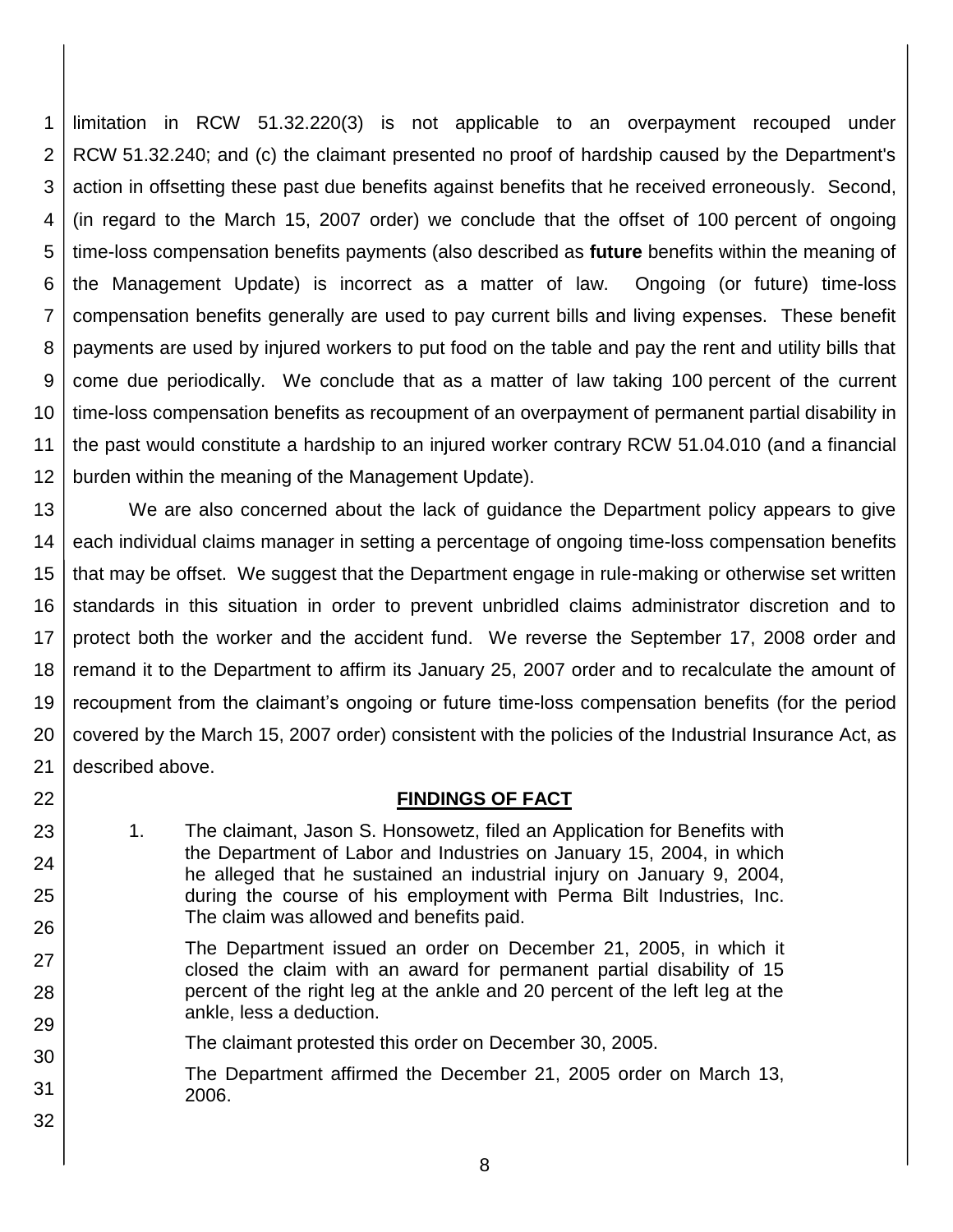The claimant filed a Notice of Appeal from this order on March 20, 2006, with the Board of Industrial Insurance Appeals.

The Board issued an order on April 26, 2006, in which it granted the appeal, assigned it Docket No. 06 13140 and ordered that further proceedings be held.

On December 14, 2006, the Board issued an Order on Agreement of Parties that stated:

"The parties have stipulated as follows:

1

2

3

4

5

6

7

8

9

10

11

12

13

14

15

16

17 18

19

20

21 22

23

24

25

26

27

28

29

30

31

32

If called to testify, Gregory Duff, M.D., would state on a more-probablethan-not basis:

> 1. The claimant was not medically fixed and stable as of December 21, 2005, and March 13, 2006.

> 2. Due to the condition(s), proximately caused by the industrial injury the claimant was unable to perform or obtain reasonably continuous gainful employment for the period from August 28, 2005, through March 13, 2006, inclusive.

The parties further stipulate and agree that the March 13, 2006 order should be reversed and this matter should be remanded to the Department to pay claimant time-loss compensation benefits for the period from August 28, 2005, through March 13, 2006, and to take such other and further action as is necessary and proper under the law and the facts.

### **ORDER**

Based on the record and the agreement of the parties, the Board has jurisdiction over this timely appeal. The Department order dated March 13, 2006, is reversed and this matter remanded to the Department with direction to pay the claimant time-loss compensation benefits for the period from August 28, 2005, through March 13, 2006, inclusive, and to take such other and further action as is necessary and proper under the law and the facts."

On January 25, 2007, the Department issued an order, pursuant to the Board's December 14, 2006 Order on Agreement of Parties that stated:

"The following action is taken to comply with the decision of the Board of Industrial Insurance Appeals dated 12/14/06:

Time loss compensation is paid from 08/28/05 through 03/13/06 in the amount of \$8157.60.

. . .

A deduction is taken for the assessed overpayment. The remaining overpayment balance is now \$14064.96.

No warrant issued.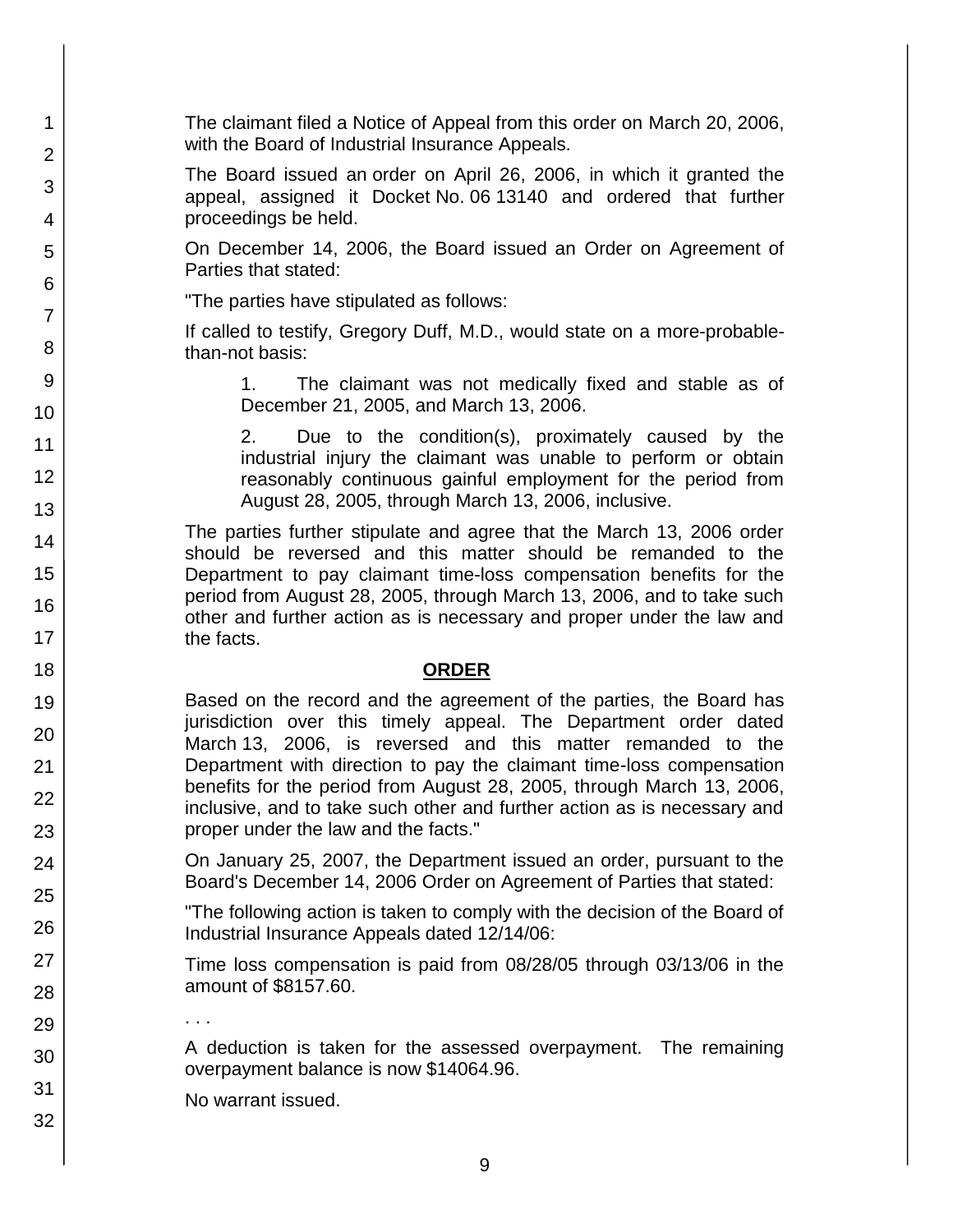| 1              |                                                                                                                              | Total benefits in the amount of                                                                                                                                                                                            | \$8157.60    |  |  |  |  |
|----------------|------------------------------------------------------------------------------------------------------------------------------|----------------------------------------------------------------------------------------------------------------------------------------------------------------------------------------------------------------------------|--------------|--|--|--|--|
| $\overline{2}$ |                                                                                                                              | Less deductions:                                                                                                                                                                                                           |              |  |  |  |  |
| 3              |                                                                                                                              | Claimant overpayment                                                                                                                                                                                                       | $$8157.60 -$ |  |  |  |  |
| 4              |                                                                                                                              | Net entitlement                                                                                                                                                                                                            | \$<br>0.00   |  |  |  |  |
| 5              |                                                                                                                              | The claimant protested this order on February 2, 2007.                                                                                                                                                                     |              |  |  |  |  |
| 6              | On March 15, 2007, the Department issued an order that stated:                                                               |                                                                                                                                                                                                                            |              |  |  |  |  |
| 7              |                                                                                                                              | "Time loss benefits are paid from 02/07/07 through 03/10/07 in the<br>amount of \$1363.84.                                                                                                                                 |              |  |  |  |  |
| 8              |                                                                                                                              | .                                                                                                                                                                                                                          |              |  |  |  |  |
| 9<br>10        | A deduction is taken for the assessed overpayment. The remaining<br>overpayment balance is now \$12701.12.                   |                                                                                                                                                                                                                            |              |  |  |  |  |
| 11             |                                                                                                                              | No warrant issued.                                                                                                                                                                                                         |              |  |  |  |  |
| 12             |                                                                                                                              | Total benefits in the amount of                                                                                                                                                                                            | \$1363.84    |  |  |  |  |
| 13             |                                                                                                                              | Less deductions:                                                                                                                                                                                                           |              |  |  |  |  |
| 14             |                                                                                                                              | Claimant overpayment                                                                                                                                                                                                       | $$1363.84 -$ |  |  |  |  |
| 15             |                                                                                                                              | Net entitlement                                                                                                                                                                                                            | 0.00"<br>\$  |  |  |  |  |
| 16             |                                                                                                                              | The claimant protested this order on March 22, 2007.                                                                                                                                                                       |              |  |  |  |  |
| 17             | On September 17, 2008, the Department issued an order in which it<br>affirmed both the January 25 and March 15, 2007 orders. |                                                                                                                                                                                                                            |              |  |  |  |  |
| 18<br>19       |                                                                                                                              | The claimant filed a Notice of Appeal from this order on September 26,<br>2008, with the Board of Industrial Insurance Appeals.                                                                                            |              |  |  |  |  |
| 20             | The Board issued an order on November 6, 2008, in which it granted the                                                       |                                                                                                                                                                                                                            |              |  |  |  |  |
| 21             |                                                                                                                              | appeal, assigning it Docket No. 08 18940 and ordering that further<br>proceedings be held.                                                                                                                                 |              |  |  |  |  |
| 22             | 2.                                                                                                                           | On January 23, 2007, the Department issued an order that kept the                                                                                                                                                          |              |  |  |  |  |
| 23             |                                                                                                                              | claim open and stated that the permanent partial disability paid was an<br>overpayment that may be deducted from future benefits payable from<br>the accident fund. On February 2, 2007, the claimant filed a protest and  |              |  |  |  |  |
| 24             |                                                                                                                              |                                                                                                                                                                                                                            |              |  |  |  |  |
| 25             |                                                                                                                              | request for reconsideration from the January 23, 2007 order.<br>February 14, 2007 the Department issued an order (Ex. 2) that affirmed                                                                                     | On           |  |  |  |  |
| 26             |                                                                                                                              | the January 23, 2007 order. The claimant filed a timely appeal with the                                                                                                                                                    |              |  |  |  |  |
| 27             |                                                                                                                              | Board from the February 14, 2007 order establishing the overpayment,<br>which was affirmed by the Board and timely appealed to superior court.                                                                             |              |  |  |  |  |
| 28             |                                                                                                                              | Currently that action is pending before the superior court.                                                                                                                                                                |              |  |  |  |  |
| 29             | 3.                                                                                                                           | In both the January 25, 2007 and March 15, 2007 orders the                                                                                                                                                                 |              |  |  |  |  |
| 30             |                                                                                                                              | Department offset 100 percent of the time-loss compensation benefits<br>payments against the permanent partial disability overpayment.<br>The<br>amount of the permanent partial disability paid in error was \$22,222.56, |              |  |  |  |  |
| 31             |                                                                                                                              |                                                                                                                                                                                                                            |              |  |  |  |  |
| 32             |                                                                                                                              | with half of that amount paid directly to the claimant and the other half                                                                                                                                                  |              |  |  |  |  |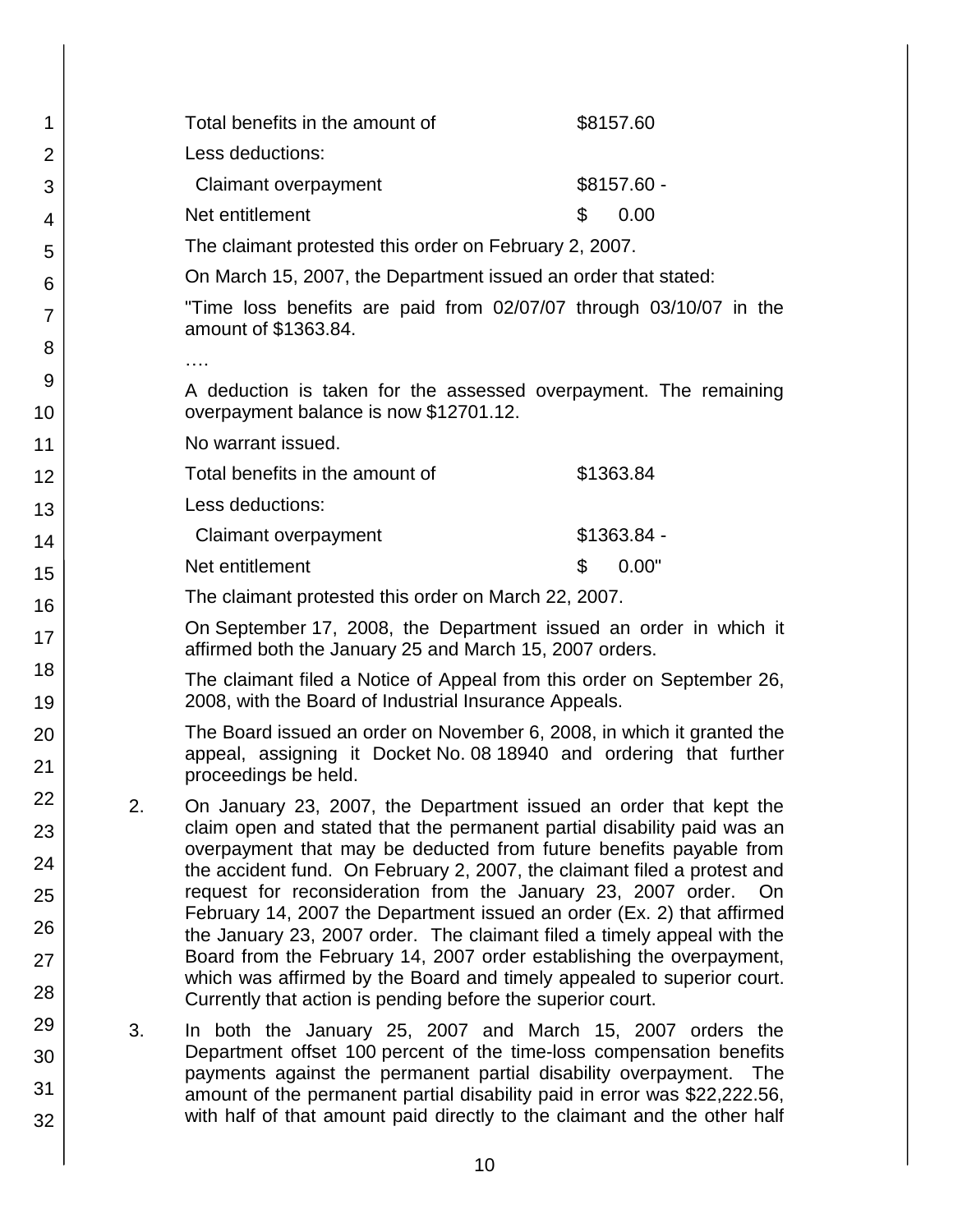paid to DSHS as payment of the claimant's back due child support debt that DSHS was authorized to collect from him.

4. The amount of the time-loss compensation benefits paid by the January 25, 2007 order was \$8,157.60 for the period of August 28, 2005 through March 13, 2006. The Department offset the entire amount of this payment against the permanent partial disability benefits the claimant received erroneously.

1 2

3

4

5

6

7

8

9

10

11 12

13

14

15

16

17

18

19

20

21 22

23

24

25

26

27

28

29

30

31

32

5. The amount of time-loss compensation benefits paid by the March 15, 2007 order was \$1,363.84 for the period of February 7, 2007 through March 10, 2007, which represented a period of current or ongoing time-loss compensation benefits at the time the order was issued. The Department offset the entire amount of this payment against the permanent partial disability benefits the claimant received erroneously, causing a hardship for the claimant.

### **CONCLUSIONS OF LAW**

- 1. The Board of Industrial Insurance Appeals has jurisdiction over the parties to and subject matter of this appeal.
- 2. The motions, supporting documents, and oral arguments on the hearing for summary relief pursuant to CR 56, demonstrate that there is no genuine issue of material fact. Both the claimant and the Department of Labor and Industries are entitled to summary disposition as a matter of law, as contemplated by CR 56.
- 3. The Department had subject-matter jurisdiction to issue the January 25, 2007, March 15, 2007, and September 17, 2008 orders. These orders do not constitute a second adjudication of the amount or validity of the overpayment, currently at issue in superior court.
- 4. The claimant was a "recipient" within the meaning of RCW 51.32.240 (4) of the entire permanent partial disability award that was declared by the January 23, 2007 Department order to be an overpayment. DSHS was an alternate recipient of that portion of the permanent partial disability award paid directly to it by the Department for application to the claimant's child support obligation.
- 5. The 25 percent limitation on the collection from a total disability payment pursuant to RCW 51.32.220 (3) is not applicable to the recoupment of benefits made by the Department under the authority of RCW 51.32.240.
- 6. The Department may offset 100 percent of a back time-loss compensation benefits payment in order to recoup a permanent partial disability payment made in error. This action does not constitute per se a hardship to an injured worker.
- 7. The Department may not offset 100 percent of the ongoing or future time-loss compensation benefits payments in order to recoup a permanent partial disability payment made in error. Recoupment of an overpayment of permanent partial disability in this fashion constitutes a